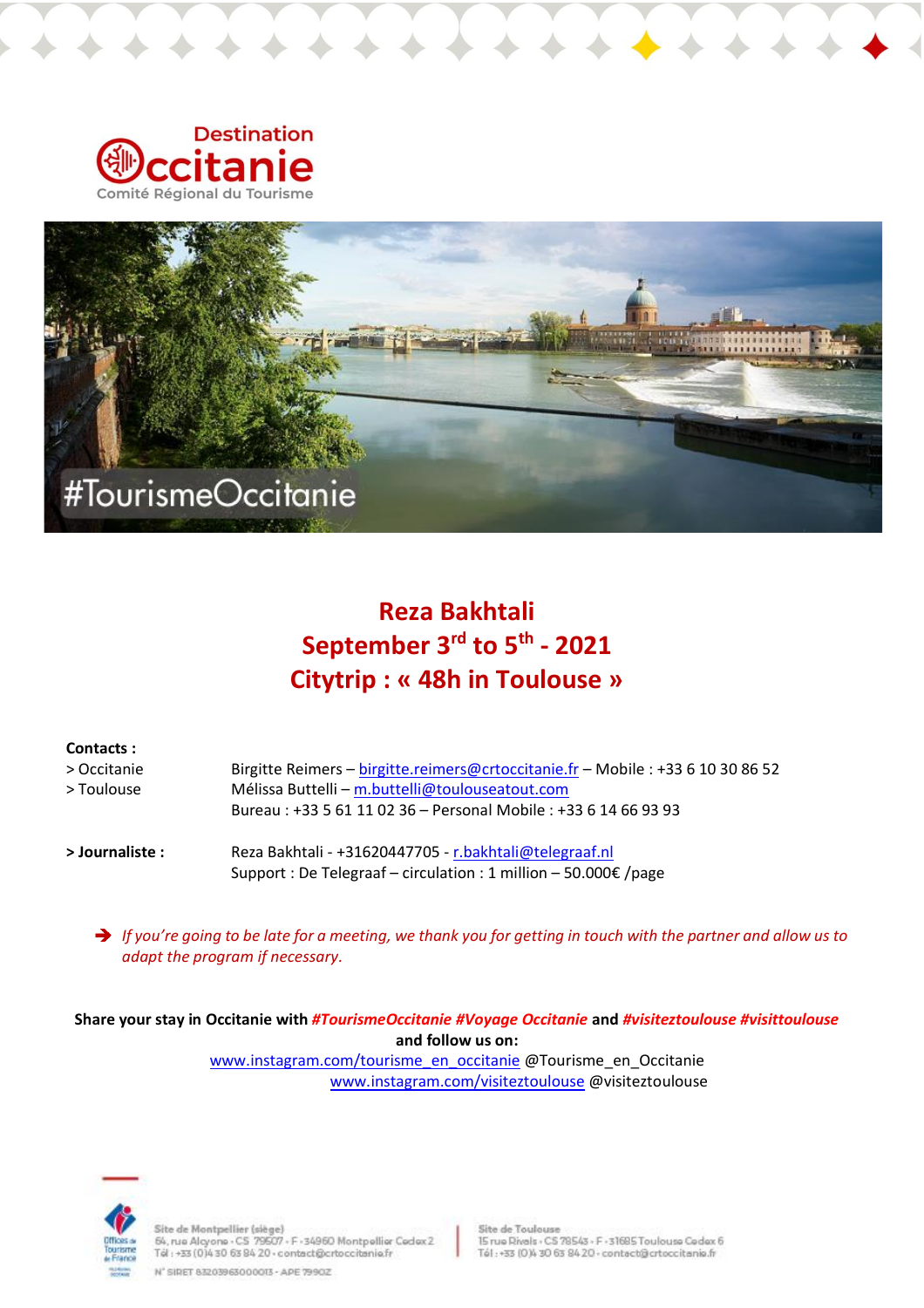

### **September, Friday 3rd**

*Please mention our Instagram account @Tourisme\_en\_Occitanie* @visiteztoulouse *and use the hashtags #TourismeOccitanie #Voyage Occitanie et #visiteztoulouse & #visittoulouse*

| 09.15 | Departure for Toulouse on KLM flight KL1301                                                                                                                                                                                                                                             |
|-------|-----------------------------------------------------------------------------------------------------------------------------------------------------------------------------------------------------------------------------------------------------------------------------------------|
| 11.10 | <b>Arrival in Toulouse</b><br>Take the first taxi available at the airport to reach your hotel "La Villa du Taur"<br>NB! please, indicate to the taxi driver he will directly be paid by the hotel reception.                                                                           |
| Noon  | Check-in at the hotel La Villa du Taur<br>62 rue du Taur - 31000 Toulouse / Tel : 05 34 25 28 82<br>https://www.villadutaur.com/fr/                                                                                                                                                     |
| 12.30 | Meeting with Mélissa at the hotel / Press kit given with your taxis vouchers included.<br>Walk until the restaurant.                                                                                                                                                                    |
| 12.45 | Lunch at the restaurant Le Bibent with Mélissa / chef Yann Ghazal<br>5 place du Capitole - 31000 Toulouse<br>https://lebibent.com/ - Tel: 06 48 71 73 65<br>+ PR : Marine Gil (07 78 41 39 26)                                                                                          |
| 15.00 | Meeting with your Toulouse Tourist Guide at the Donjon du Capitole (the Toulouse Tourist<br>Office : www.toulouse-visit.com/tourist-office<br>Metro: A line - station Capitole<br>. Guided tour of the historical center like a stroll melting history, unmissable but also street art. |
| 18.00 | <b>Free time</b>                                                                                                                                                                                                                                                                        |
| 20.00 | Dinner at the Michelin starred restaurant Le Cénacle (inside La Cour des Consuls<br>Hôtel & Spa 5*) - Chef Thomas Vonderscher<br>46 rue des Couteliers - 31000 Toulouse / Tel: 05 67 16 19 99<br>www.cite-hotels.com/en/etablissements/restaurant-la-cenacle.html<br>Night in Toulouse  |

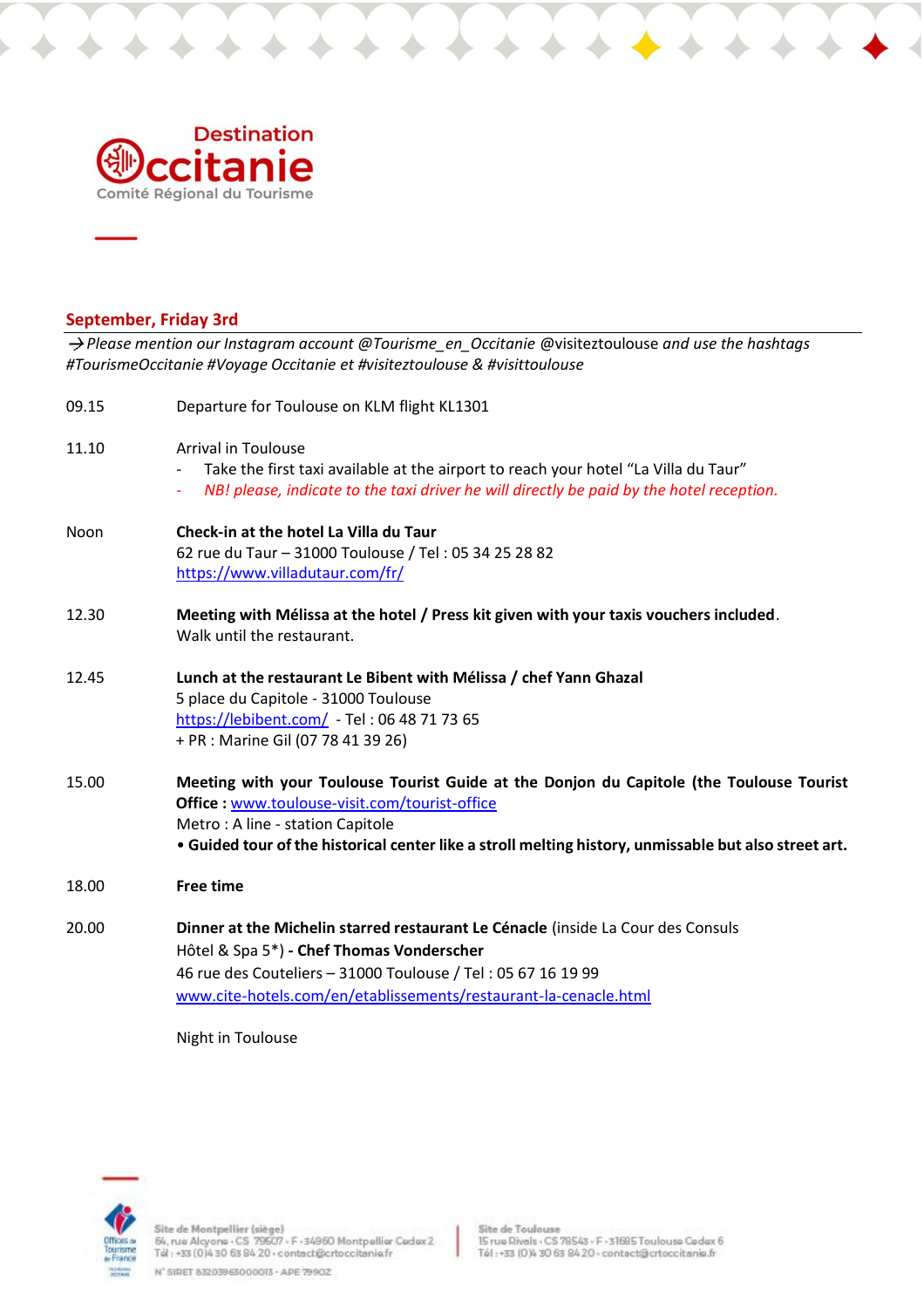

### **September, Saturday 4th**

*Please mention our Instagram account @Tourisme\_en\_Occitanie* @visiteztoulouse *And use the hashtags #TourismeOccitanie #Voyage Occitanie #visiteztoulouse #visittoulouse*

| 10.00 | Meeting "Place Wilson" with Jessica Hammer and her basket (mobile: 07 66 10 08 70) of Taste<br>of Toulouse for enjoying a Victor Hugo market tour (last 3.5 hours) - www.tasteoftoulouse.com                                                                                                            |
|-------|---------------------------------------------------------------------------------------------------------------------------------------------------------------------------------------------------------------------------------------------------------------------------------------------------------|
|       | Spend a morning learning the skills and secrets of French market shopping with a certified French<br>Wine Scholar and ex-cheesemonger, tasting the best that Toulouse has to offer on this<br>unforgettable and immersive market food tour!                                                             |
| 13.30 | Free time (no need of any lunch after this 1st tour)                                                                                                                                                                                                                                                    |
| 14.00 | Transfer by taxi from the hotel La Villa du Taur to the Piste des Géants (taxi voucher - Capitole<br>taxi to be given to the taxi driver)                                                                                                                                                               |
| 14.30 | Discovery of L'Envol des Pionniers (name of your contact/guide TBC : Fabrice Cruz ?)<br>6 Rue Jacqueline Auriol - 31400 Toulouse / Tel: +33 5 67 22 23 24<br>https://www.lenvol-des-pionniers.com/                                                                                                      |
| 15.40 | Walk by yourself from L'Envol des Pionniers to La Halle de La Machine next door.                                                                                                                                                                                                                        |
| 15.45 | Discovery of La Halle de La Machine with a Véritable Machiniste (name TBC on your arrival)<br>3 avenue de l'aérodrome de Montaudran - 31400 Toulouse (rocade Sortie 20)<br>Tel: 05 32 10 89 07 - http://www.halledelamachine.fr/<br>+ PR contact in case of emergency : Marion Kirtava (06 03 05 67 84) |
| 16.45 | Transfer by taxi (from the parking behind the Halle de La Machine & L'Envol des Pionniers) to<br>the hotel La Villa du Taur (taxi voucher - Capitole taxi to be given to the taxi driver)                                                                                                               |
| 17.10 | Arrival in your hotel - Free time to enjoy any museum, free stroll, etc                                                                                                                                                                                                                                 |
| 19.50 | Meeting with Birgitte Reimers at the hotel La Villa du Taur. Walk until the restaurant.                                                                                                                                                                                                                 |
| 20.00 | Dinner at the restaurant Monsieur Georges with Birgitte<br>Contact: Hugo Monteils / http://www.monsieurgeorges.fr/<br>20 place Saint-Georges - 31000 Toulouse / Tel: 05 61 29 81 96<br>Metro line A or B station Jean Jaurès                                                                            |

Night in Toulouse